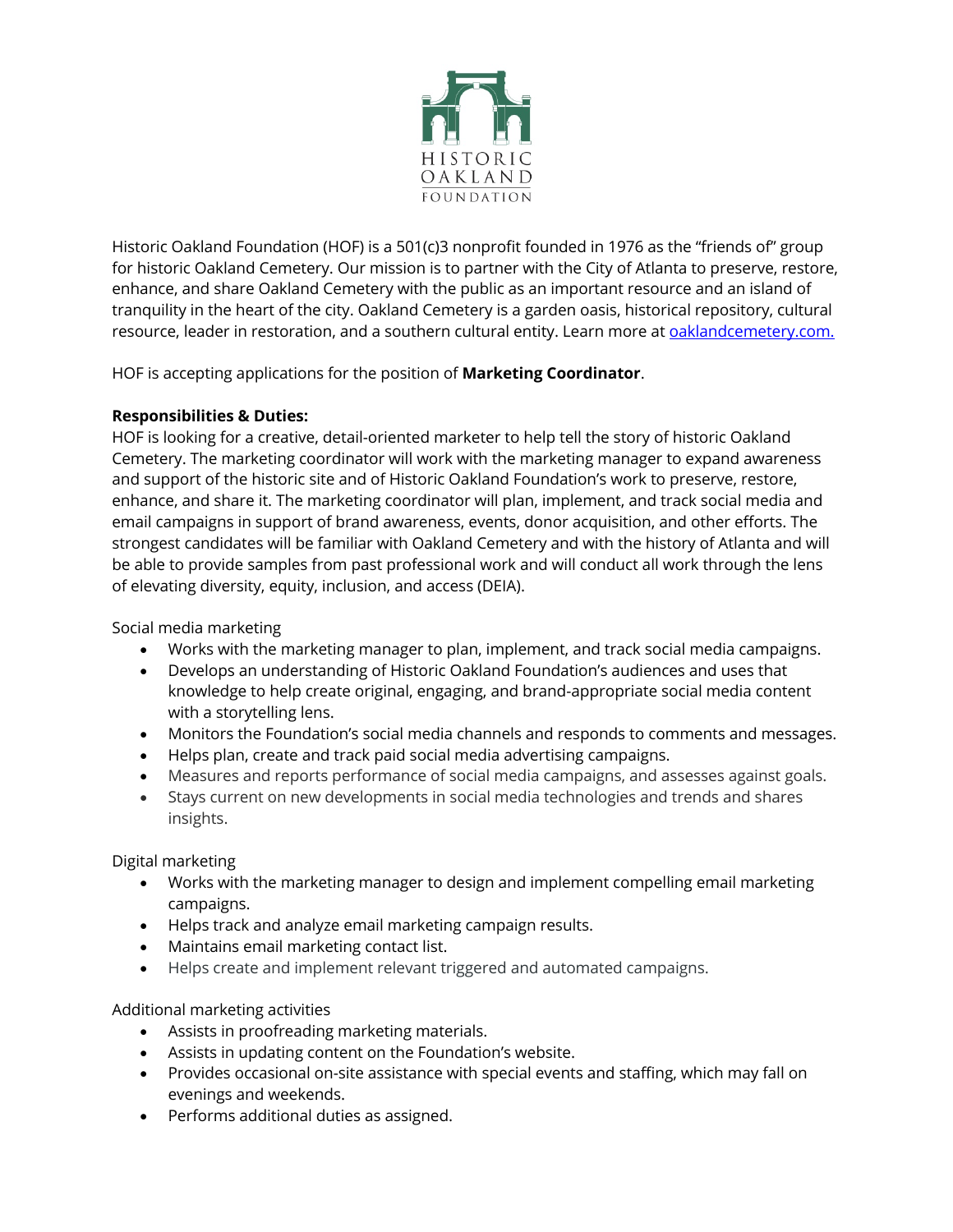#### **Required Qualifications:**

• One to three years' experience as a marketing coordinator or social media coordinator.

#### **Desired Competencies:**

- Knowledge of social media marketing and email marketing best practices.
- Excellent writing, editing, and proofreading skills.
- Understanding of current industry trends.
- Experience using and interpreting marketing analytics.
- Proficiency in WordPress, Adobe Creative Suite, MailChimp, and Microsoft Office.
- Strong photography and videography skills.
- Basic knowledge of graphic design.
- Basic knowledge of html.
- Nonprofit experience, preferably at a museum or historic site.

# **Desired Characteristics:**

- Strong organizational skills and the ability to multitask, meet deadlines and carry out longrange planning.
- Strong interpersonal skills and the ability to work with a diverse group of professionals.
- Flexible and works well under pressure and deadlines.

# **To Apply:**

Interested applicants should email their letter of interest, resume and three examples of their professional work (or a link to an online portfolio) to **awynne@oaklandcemetery.com**. No telephone inquiries, please.

#### **Position Classification:**

This position is part-time or short-term contract with the option of becoming full-time beginning in 2023. Compensation is \$18/hour or contract equivalent.

**Benefits:** Part-time employees are eligible for paid time off (PTO) based on their part-time hours as a percentage of 40 hours. Part-time employees also are eligible for approved holidays that fall on their scheduled workdays. Part-time employees are not eligible for medical insurance benefits; however, their part-time service will be counted toward their probation period should they become a full-time employee..

# **Work remotely:**

HOF staff will work remotely until construction of a new Visitors Center is complete in mid/late 2023. The person in this role must be able to work from home as well as be available for on-site meetings, as needed. Employees may occasionally lift boxes and equipment up to 15 pounds.

# **Additional Information:**

The statements contained in this position description are not necessarily all-inclusive; additional duties and responsibilities may be assigned, and requirements may vary from time to time.

Professional business references and a background check will be required for all final applicants selected for a position. In accepting a position, it is understood that continued employment is contingent upon a satisfactory background check. A satisfactory background check is the absence of a criminal record that bears a demonstrable relationship to the applicant/employee's suitability to perform the required duties and responsibilities of the position.